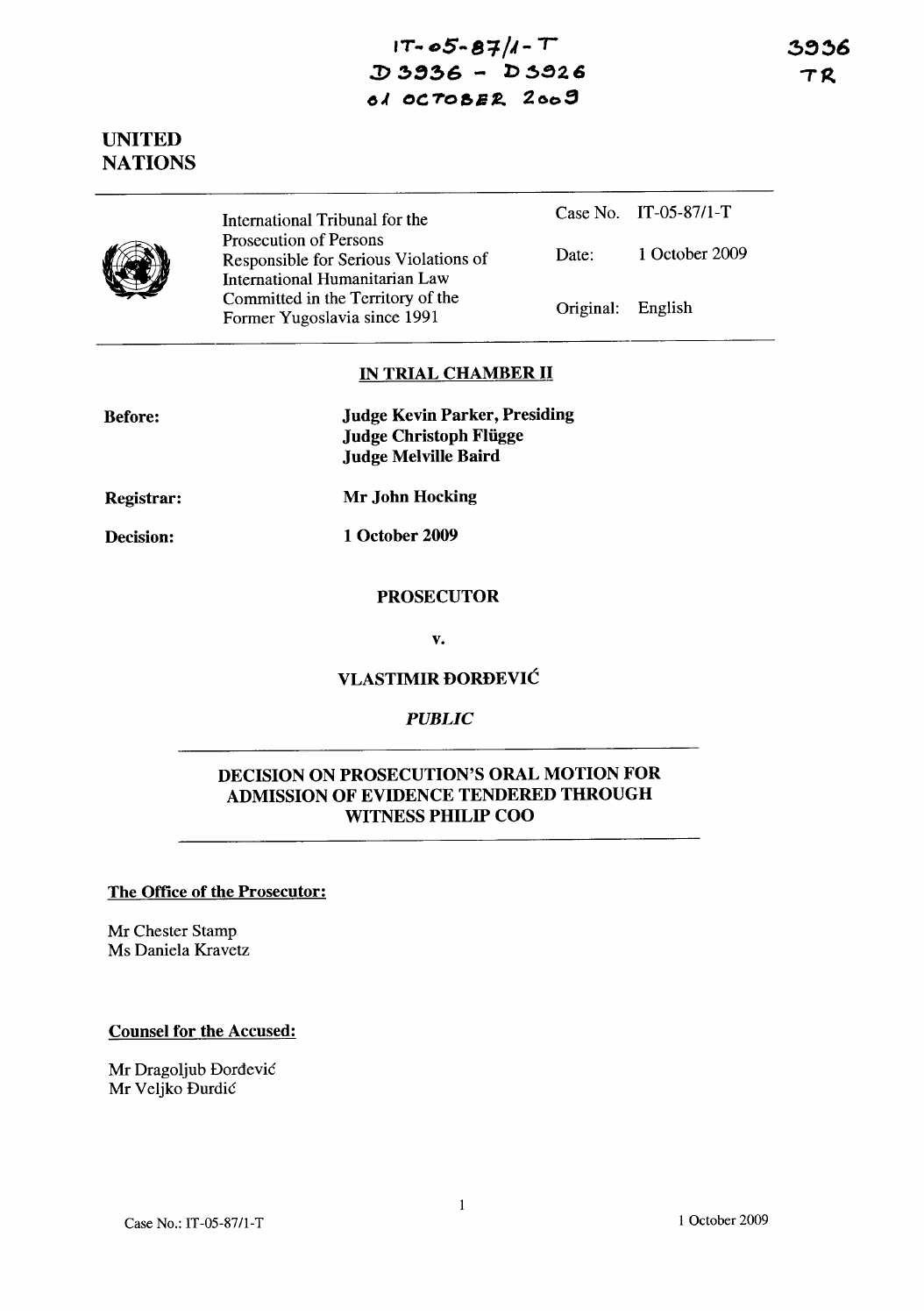1. This Trial Chamber ("Chamber") of the International Tribunal for the Prosecution of Persons Responsible for Serious Violations of International Humanitarian Law Committed in the Territory of the Former Yugoslavia since 1991 ("Tribunal") is seized of the Prosecution's motion ("Motion") for the admission of evidence tendered through Witness Philip Coo ("Witness" or "Mr Coo") made orally by the Office of the Prosecutor ("Prosecution") on 27 and 28 August 2009, whereby the Prosecution seeks the admission into evidence of 105 documents. On 14 September 2009, the Defence filed "Vlastimir Dordevic's Motion to Exceed Word Limit and Written Submissions Regarding Evidence Tendered for Admission through Mr. Phillip Coo" ("Response"). On 28 September 2009, the Prosecution filed "Prosecution's Response to Vlastimir Dordevic's Written Submissions Regarding Evidence Tendered for Admission Through Mr. Philip Coo and Motion to Exceed the Word Limit" ("Reply"). On 30 September 2009, the Prosecution filed "Corrigendum to Prosecution's Response to Vlastimir Dordevic's Written Submissions Regarding Evidence Tendered for Admission Through Mr. Philip Coo and Motion to Exceed the Word Limit" ("Corrigendum").

### **I. BACKGROUND**

2. During the court sessions of 27 and 28 August 2009, the Prosecution indicated that it wished to tender a large number of documents that were used by Witness Philip Coo to produce an expert report and were listed in a provenance report both of which were admitted in the *Milutinovic et al.*  trial.<sup>1</sup> In addition, the Prosecution sought to tender 13 documents consisting of Minutes of the Collegium of the General Staff of the Yugoslav Army ("Minutes of the Collegium")? The Chamber decided that in view of the large number of documents and the short period of time in which the Defence had had to review the Minutes of the Collegium, it would allow the Defence to put any objections to the admission of these documents in writing two weeks from the date that the Prosecution submitted a revised list of the documents sought to be admitted.<sup>3</sup> The Prosecution submitted by email a revised list of documents sought to be tendered on 1 September 2009.

3. Subsequently, the Defence filed the Response, in which it objected to the admission of 53 documents included in the revised list on the basis that they lack authenticity and that Mr Coo was unable to guarantee the reliability of these documents.<sup>4</sup> The Prosecution replied with a filing in which it withdrew 27 documents from its Motion to tender,<sup>5</sup> and requested the Chamber to grant

<sup>I</sup>*Prosecutor* v. *Vlastimir Dordevic,* Case No. IT-05-8711-T, Court session of 27 August 2009, Transcript ("T") 8520, 8542, 8544; Court session of 28 August 2009, T 8569. The provenance report was admitted as an exhibit in this case: Exhibit P1287.

<sup>2</sup>Court session of 28 August 2009, T 8571.

<sup>3</sup>Court session of 27 August 2009, T 8549; Court session of 28 August 2009, T 8520,8572-8573,8527-8628.

<sup>4</sup> Response, paras 9, 11.

 $<sup>5</sup>$  Reply, para 33.</sup>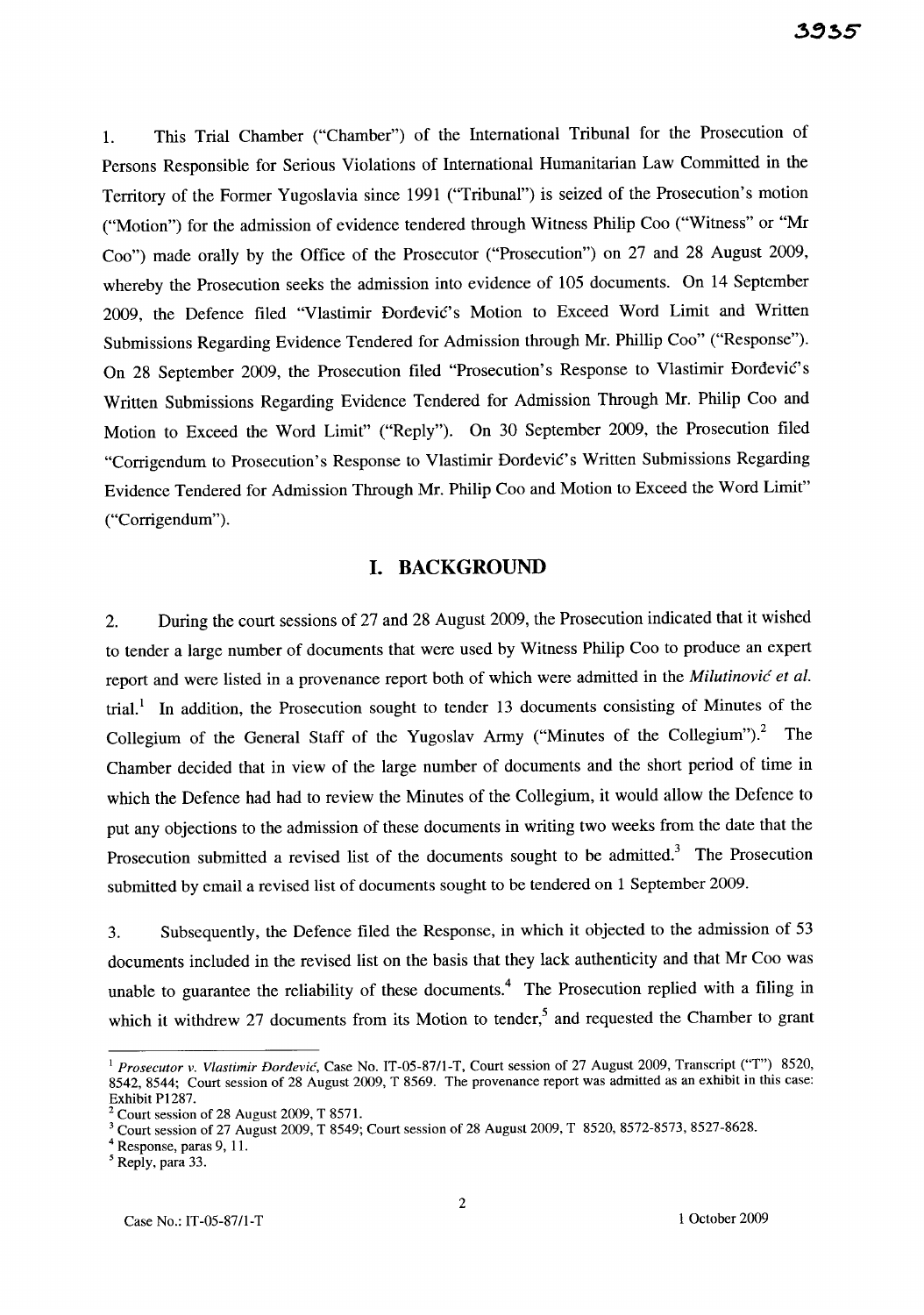leave to file the remaining documents as well to file the submissions in excess of the word limit.<sup>6</sup> Following this, the Corrigendum was filed, which added a further document to its list of documents to withdraw from the motion to tender and corrected an error in one paragraph of the Reply.<sup>7</sup>

### **11. LAW**

4. Pursuant to Rule 89(C) of the Rules, a Chamber may admit any relevant evidence which it deems to have probative value. As a general rule, the document proposed for admission has to be of sufficient reliability<sup>8</sup> and relevance<sup>9</sup> to the issues in the case to have probative value. It is for the party that moves to have a document admitted into evidence to demonstrate its relevance and reliability to justify its admission.<sup>10</sup> The Chamber may exclude evidence under Rule 89(D) of the Rules if its probative value is substantially outweighed by the need to ensure a fair trial.

5. It is desirable that documents are tendered for admission through witnesses who are able to comment on them.<sup>11</sup> A party is not necessarily precluded from seeking the admission of a document even though it was not put to a witness with knowledge of the document (or its content) when that witness gave testimony in court. However, the failure to put the document to such a witness is relevant to the exercise of the Chamber's discretion to admit the document.<sup>12</sup> Further, if the document is admitted, the failure is likely to limit the value of the document in evidence.<sup>13</sup>

6. The Appeals Chamber has held that summaries and reports created by non-parties (other than written statements by prospective factual witnesses for the purposes of legal proceedings) may

 $6$  Reply, para 34.

<sup>&</sup>lt;sup>7</sup> Corrigendum, paras 3 and 2, respectively.

<sup>&</sup>lt;sup>8</sup> The Appeals Chamber has clarified that "a piece of evidence may be so lacking in terms of indicia of reliability that it is not 'probative' and is therefore not admissible", *Prosecutor v. Dario Kordic and Mario Cerkez,* Case No: IT *-9S-1412-* AR73.S, "Decision on Appeal Regarding Statements of a Deceased Witness", 21 July 2000, para 24. *See* also *Prosecutor v. Milan Milutinovic et aI.,* Case No. IT-OS-S7-T, "Decision on Prosecution's Motion to Admit Documentary Evidence", 10 October 2006, para 10 (quoting *Prosecutor v. Duško Tadić*, Case No. IT-94-1-T, "Decision on Response in Hearsay", S August 1996, para *IS); Prosecutor v. Mile MrkSic et al.,* Case No. IT-9S-13/1-T, "Decision on Mile MrkSic's Motion for Admission of Documents", 21 November 2006; *Prosecutor v. Ljube Boskoski and lohan Tarculovski,* Case No. IT -04-S2-T, "Decision on Boskoski Response to Amend Its Rule *6Ster* List and Admit Exhibits from the Bar Table", 20 March 200S *("Boskoski* 20 March 200S Decision"), para 4.

*<sup>9</sup> Boskoski* 20 March 200S Decision, para 4; *see Prosecutor v. Stanislav Calic,* Case No. IT-9S-29-AR73.2, "Decision on Interlocutory Appeal Concerning Rule *92bis* (C)", 7 June 2002, para *3S.* 

<sup>10</sup>*Prosecutor v. Boskoski and Tarculovski,* Case No. IT-04-S2-T, "Decision on Prosecution's Motion for Admission of Exhibits from the Bar Table with Confidential Annexes A to E", 14 May 2007, para 14; *Prosecutor v. Momcilo Perisic,*  Case No. IT -04-S1-T, "Order for Guidelines on the Admission and Presentation of Evidence and Conduct of Counsel in Court", 29 October 2008, para 23.

<sup>11</sup>*Prosecutor v. Vlastimir Dordevic,* Case No. IT-OS-S711-T, "Decision on Prosecution's Motion to Admit Exhibits from the Bar Table", 28 April 2009, para 5.

 $12$ *Ibid.* 

<sup>&</sup>lt;sup>13</sup> Prosecutor v. Ljube Boškoski and Johan Tarčulovski, Case No. IT-04-82-T, "Decision on Tarčulovski's Second Motion for Admission of Exhibits from the Bar Table with Annex A", 7 April 2008, para 5.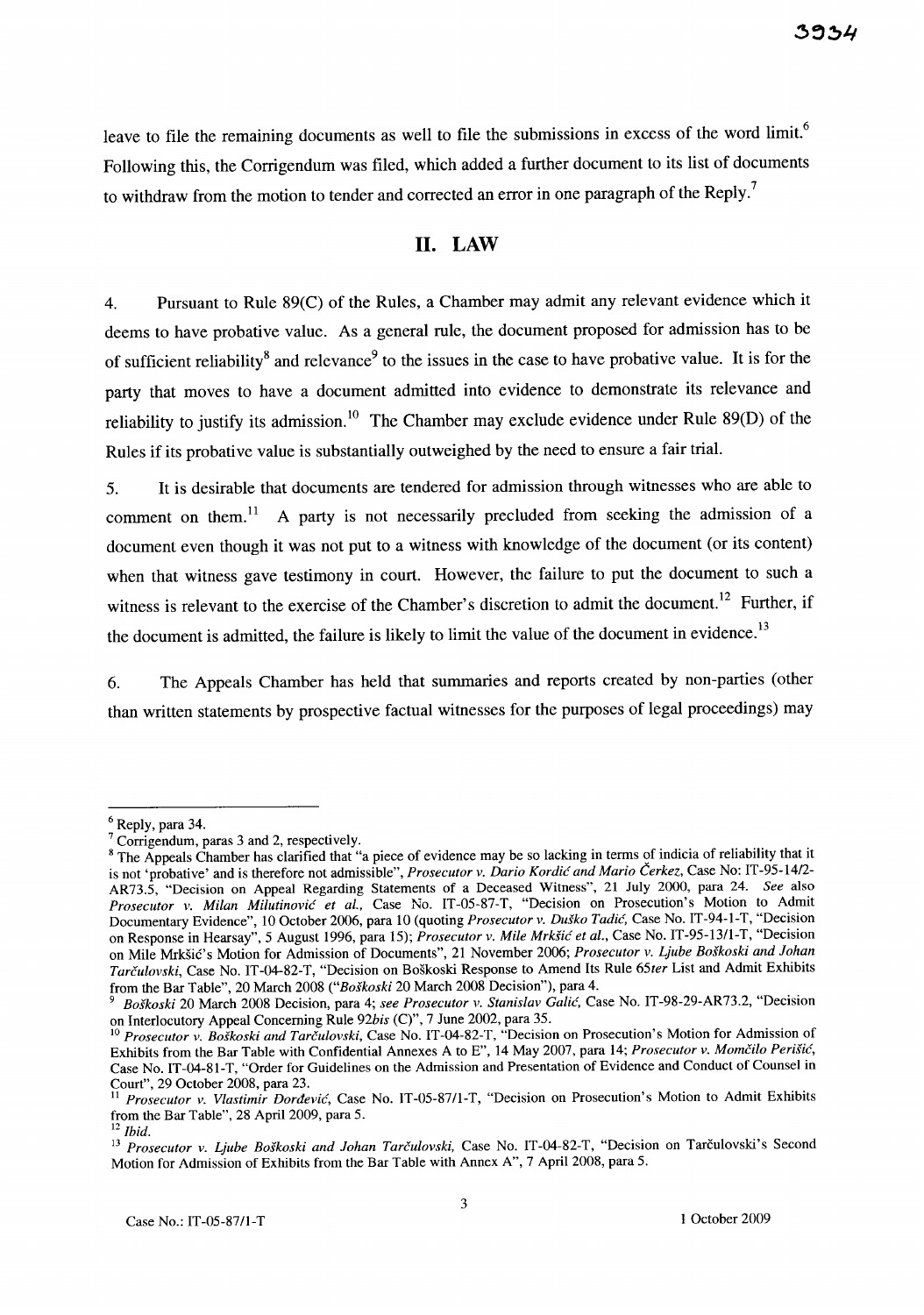be admitted pursuant to Rule  $89(C)$ .<sup>14</sup> However, as these documents are hearsay in nature, these must possess the sufficient indicia of reliability in order to be admissible.<sup>15</sup>

## **Ill. DISCUSSION**

#### 1. Preliminary issues

7. The Chamber is satisfied that in view of the large number of documents which the Prosecution seeks to have admitted into evidence, the oversized Response is justified and leave will be granted to exceed the prescribed word limit.

8. The Chamber notes that the Prosecution, without leave having been granted and outside the time limit for a reply,<sup>16</sup> submitted a reply to the Defence Response. The significance of the Reply for the purpose of the present decision is that the Prosecution has indicated its intention to withdraw 27 documents that it had sought to tender, namely documents bearing the Rule *65ter* numbers: 00986, 01022, 01082, 01213, 01215, 01222, 01225, 01243, 01245, 01287, 01350, 01358, 01361, 01377, 01382, 01553, 01570, 01587, 01589, 01590, 01609, 01610, 01728, 01898, 02018, 02621 and  $02687$ .<sup>17</sup> In its Corrigendum to the Reply, the Prosecution stated that it also wished to withdraw Rule 65ter document 01368.<sup>18</sup> Therefore, this decision will not deal with these documents.

#### 2. Documents not subject to objection

9. The Defence does not object to the admission of the following documents on the basis that they are generally reliable as authentic since they were procured by means of Requests for Assistance ("RFAs"): Rule *65ter* 01000, 01192, 01318, 01574, 01575, 01576, 01577, 01878, 01899, 01905, 01922, 01924, 01925, 01937, 01938, 01945, 01950, 01951, 01957, 01970, 01972, 01973, 01974, 01977, 02006, 02007, 02008, 02012, 02016, 02017, 02022, 02035, 02618, 02620. <sup>19</sup>

10. The Defence also does not object to the 13 documents consisting of the Minutes of the Collegium, bearing the Rule *65ter* numbers 00928, 00929, 00930, 00931, 00932, 00933, 00934,

<sup>14</sup>*See Prosecutor* v. *Slobodan Milosevic,* Case No. IT-02-S4-AR73.2, "Decision on Admissibility of Prosecution Investigator's Evidence", 30 September 2002 *("Milosevic* Appeal Decision"), para 18(3). *See also ibid.,* para 23; *Prosecutor* v. *Milutinovic et aI.,* Case No. IT-OS-87-T, "Decision on Evidence Tendered Through Sandra Mitchell and Frederick Abrahams", 1 September 2006, paras 16 and 19.

*<sup>15</sup> Milosevic* Appeal Decision, paras 14, 18(2),21-23. *See* also *Prosecutor* v. *Dario Kordic and Mario Cerkez,* Case No. IT-9S-14/2-AR73.S, "Decision on Appeal Regarding Statements of a Deceased Witness", 21 July 2000, para 24.

<sup>16</sup> Rule *126bis* Rules of Procedure and Evidence.

 $17$  Reply, para 33.

<sup>&</sup>lt;sup>18</sup> Corrigendum, para 3.

<sup>&</sup>lt;sup>19</sup> Response, para 9.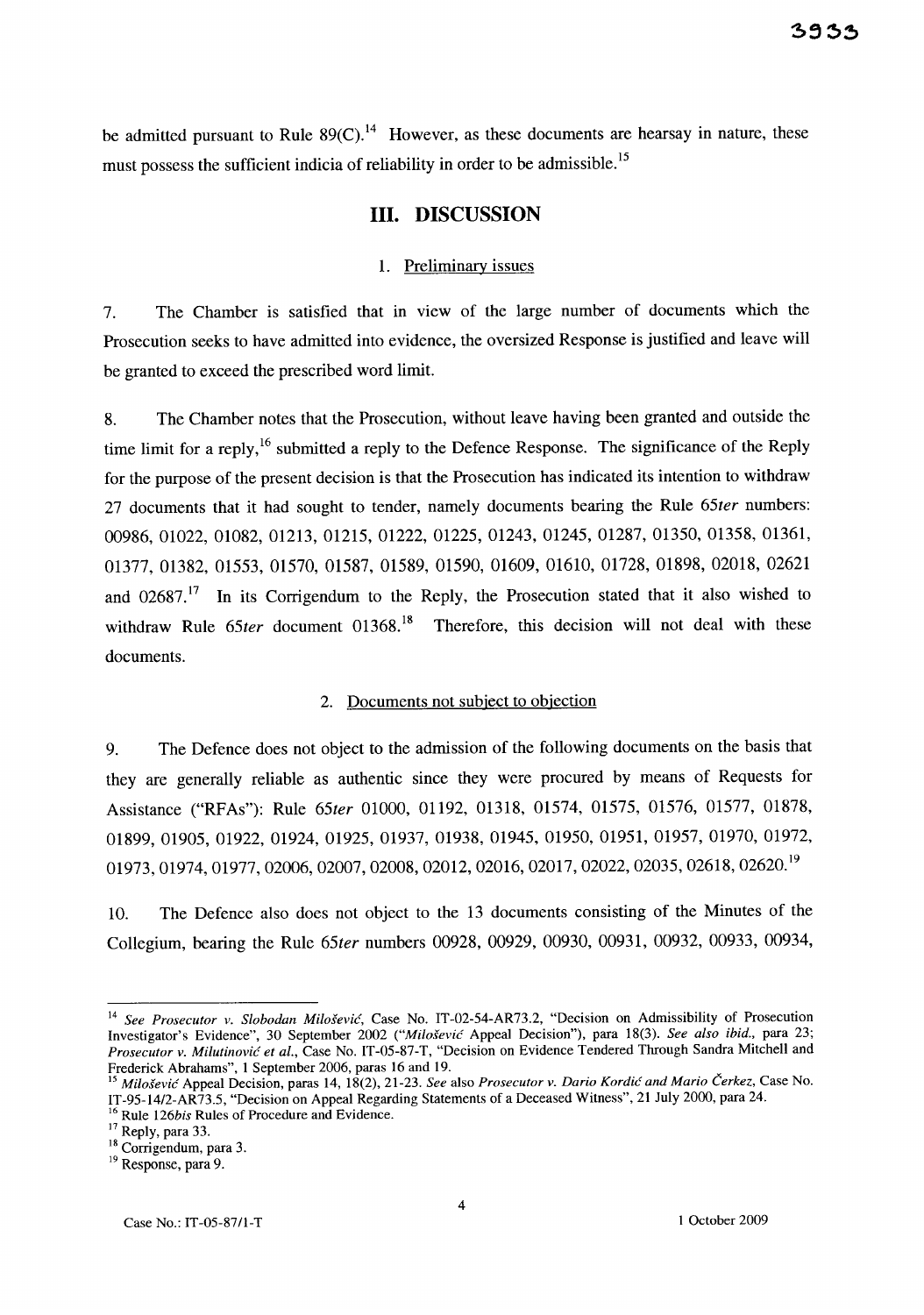00936, 00937, 00938, 00939, 00940, 00941 since they were discussed in court and Mr Coo stated that they were received through an RFA. $^{20}$ 

11. Furthermore, the Defence does not object to the admission of the documents bearing Rule *65ternumbers* 01508, 01981, 01994, 01995, and 02009.

12. The Chamber is satisfied that the above-mentioned documents have sufficient indicia of reliability and relevance to be admissible and will grant leave to admit them.

# 3. Rule *65ter* 01426,01446, 01613, 01615: Documents provided by President Dindic from General Pavkovic

13. Documents Rule *65ter* 01426, 01446, 01613, 01615 consist of, respectively, a report on the engagement of brigade units dated 8 August 1998 of Colonel Dragan Živanović of the 125<sup>th</sup> Motorised Brigade, a telegram to the Chief of the Supreme Command Staff signed by General Pavkovic, Commander of the Third Army, dated 30 March 1999, an order on breaking up of DP/sabotage and terrorist/forces in the Dobrodeljane sector dated 27 August 1998 signed by General Pavkovic, and a war diary of the Forward Command Post (IKM) of the Third Army from 4 February to 18 June 1999. All these documents were provided to the Prosecution by President Dindić of Serbia on behalf of General Pavković in July 2002.<sup>21</sup>

14. The Defence objects to the admission of the documents on the basis that General Pavkovic may have been motivated to provide documents that would seek to exculpate himself or those he was protecting and that the unsolicited nature of this handing over of documents raises concern as to their authenticity.<sup>22</sup> Furthermore, it is contended that the lack of information as to the chain of custody of the documents prior to Mr Dindic handing them to the Prosecution affects their reliability.23 It points, in particular, to Rule *65ter* 01613, which states "MUP Command" and "Military Secret" at the top and is signed by General Pavkovic although the MUP Command did not exist, an MUP document could not be categorized as a military secret and General Pavkovic would not be authorized to sign police documents as a military general. $^{24}$ 

15. The Chamber notes that Mr Coo himself stated that these documents were analysed by the Prosecution in light of the concern as to authenticity of the documents in view of the questionable

 $20$  Response, para 10.

<sup>&</sup>lt;sup>21</sup> Exhibit P1287, pp 6, 7 and 9.

 $22$  Response, paras 17-18.

<sup>23</sup> Response, para 17.

<sup>&</sup>lt;sup>24</sup> Response, para 19.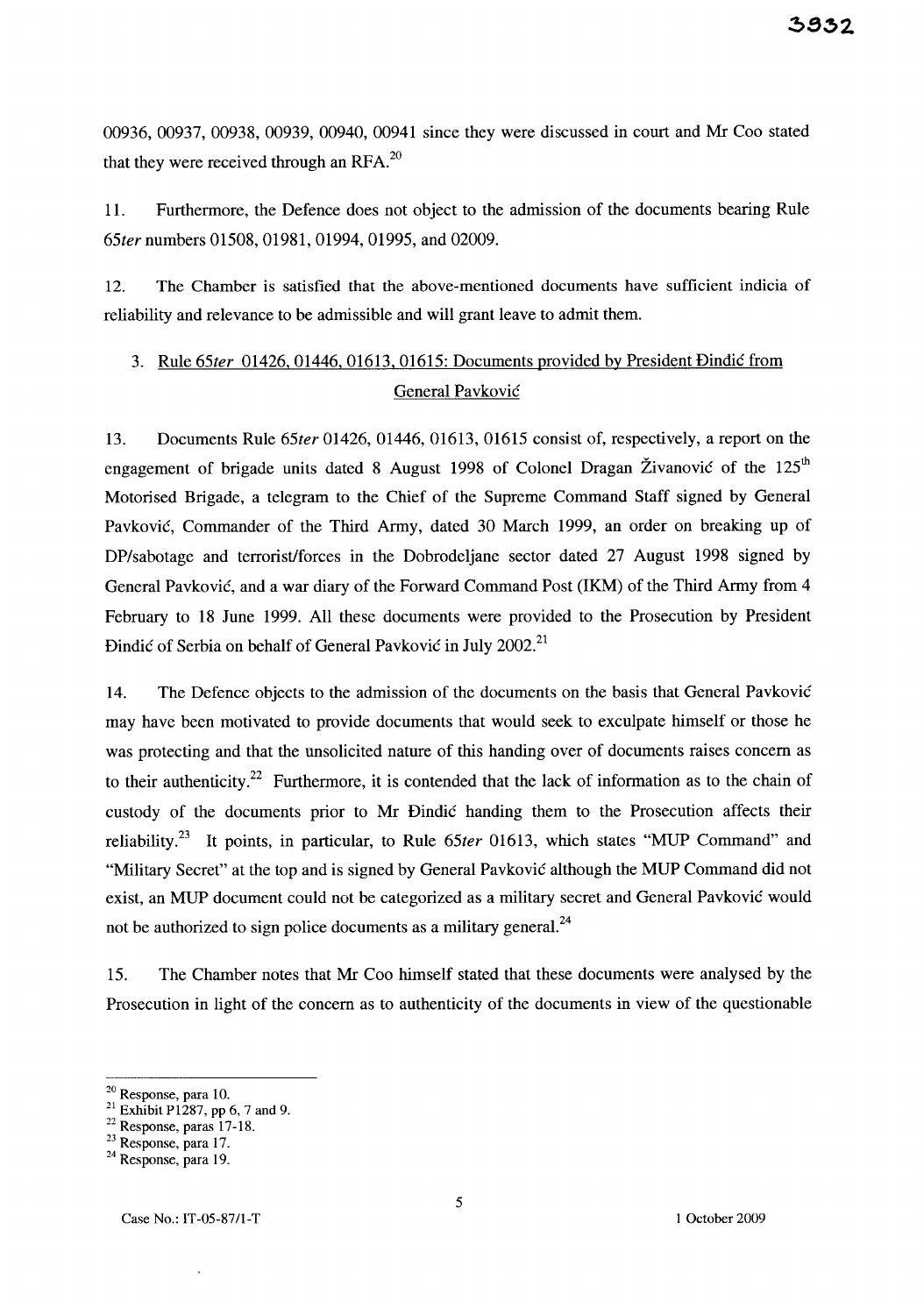motivation on the part of General Pavković to submit such documents voluntarily.<sup>25</sup> He testified that the documents were reviewed with a particular cautiousness to see if they had been subject to any tampering or forgery. None of the documents suggested to him any such manipulation.<sup>26</sup> The only strange element that he noted was the large number of orders relating to the Geneva Conventions and disciplinary issues, which he found unusual to have been issued in such a short period. However, he stated that these same documents were later found in an archive mission in 2006 and no document was found to be of doubtful authenticity.<sup>27</sup> He also testified that he assessed the veracity and authenticity of the documents by comparing the documents with other sources and with what witnesses had told them, as well as retrieving original copies, where possible.<sup>28</sup>

16. The Chamber recalls that Mr Coo was not called as an expert witness in this case, but as a witness of fact. Its decision in this regard was based not on the lack of military expertise shown by the Witness, but on his proximity with the Prosecution case.<sup>29</sup> Mr Coo testified as to his ability to analyse military related documents due to his experience as an intelligence officer in the Canadian army and at the Tribunal in his capacity as a military analyst during which time he studied the documentation, structure and operation of the Army of Yugoslavia ("VJ") and the MUP.<sup>30</sup> The Chamber takes note of the concern raised by the Defence as to the authenticity of Rule *65ter* 016l3, but cannot exclude its authenticity at this stage of proceedings.<sup>31</sup>

17. The Chamber is satisfied that the above-mentioned documents have sufficient indicia of authenticity and reliability to be admitted and will, therefore, grant leave to admit these documents.

# 4. Rule *65ter* 01247,01249,01250,01188,01259,01268,01060,01092, 01093, 01200, 01231, 01578,01579,01580,02623: documents acquired during post-war Office of the Prosecutor "OTP" document exploitation missions to Kosovo

18. Documents bearing the Rule *65ter* numbers 01247, 01249, 01250, 01188, 01259, 01268, 01060, 01092, 01093, 01200, 01231, 01578, 01579, 01580, and 02623 comprise a range of documents acquired during OTP document exploitation missions to Kosovo.

 $25$  Court session of 28 August 2009, T 8610.

*<sup>26</sup> Ibid.* 

*<sup>27</sup> Ibid.* 

 $28$  Court session of 28 August 2009, T 8612.

*<sup>29</sup> Prosecutor* v. *Vlastimir Dordevic,* Case No. IT-05-87/l-T, "Decision on Defence Notice under Rule *94bis",* 5 March 2009, para 20 ("The Chamber finds that Philip Coo, although possessing the requisite qualifications of an expert witness, should not give evidence as an expert because the extent of his involvement in the preparation of the Prosecution case is such that the Chamber is not able to be confident of the impartiality of his opinions"). <sup>30</sup> Court session of 28 August 2009, T 8612.

<sup>&</sup>lt;sup>31</sup> As noted in by the Chamber in court, although Mr Coo is received as a witness of fact, "that does not exclude that he may have knowledge and expertise which could ground opinion which we will receive". Court session of 27 August 2009, T 8525. Nonetheless, the Chamber is "very conscious of the question of his partiality because of his association,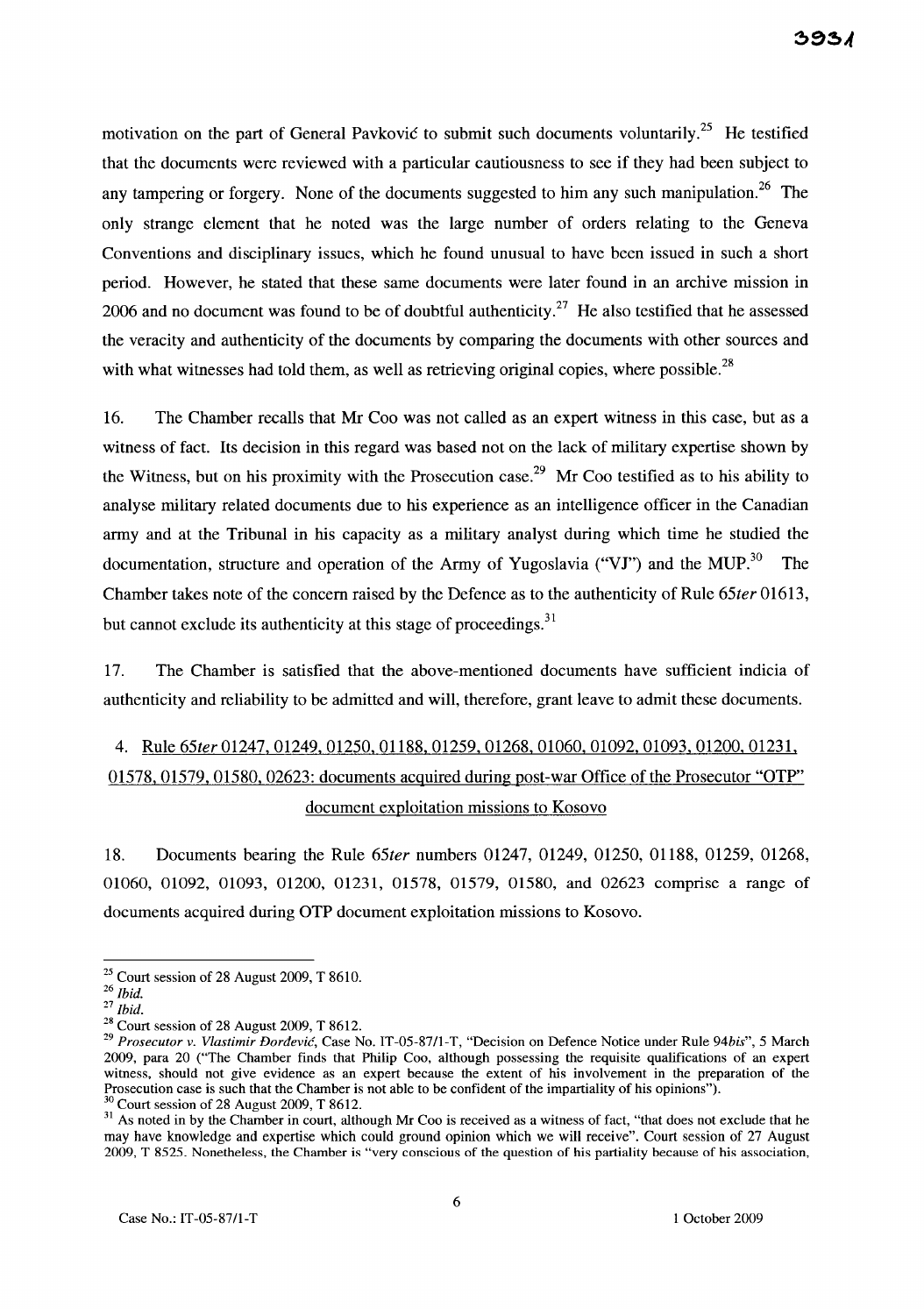19. The Defence objects to the admission of these documents on the basis that there is little information given in the provenance report as to how and where specifically the documents were obtained.<sup>32</sup> It further submits that since Mr Coo testified that many buildings in Kosovo from whence these documents came were unsecured making it possible for third parties to have access, it is possible that some of these documents could have been tampered with.<sup>33</sup> It also argues that the VJ and MUP documents were retrieved from the Kosovo Liberation Army (KLA), which affects the reliability of these documents. $34$ 

20. The Defence points to a number of documents or groups of documents with specific concerns as to reliability. In respect of Rule *65ter* documents 01247, 01249 and 01250, it notes that the documents were provided by a person named "Shefqet Beqaj", and that there is no information as to who this person is and how he came to possess these documents. Rule *65ter* 01188 was seized from the "UCK HQ in Babilloq, Decane", which the Defence claims negatively affects the reliability of the document.<sup>35</sup> The Defence also doubts the reliability of Rule 65ter 01259, which was received from Frederick Abrahams, a former Prosecution employee, who procured it from a person named "Ylber Hysea". The Defence argues that since the chain of custody is unclear, there is potential for the document to be unauthentic and unreliable.<sup>36</sup> It also objects to Rule 65ter 01268 on the basis that it is not clear as to how the document was received or from whom it came.<sup>37</sup> In addition, it questions the reliability of Rule *65ter* documents 01060, 01092, 01093, 01200, 01231, 01578, 01579, 01580, and 02623, submitting that there is insufficient information on how, where and when they were collected by the Prosecution. It also contends that certain documents - 01092, and 01093- appear to have dubious authenticity. $38$ 

21. The Chamber notes that Mr Coo testified as to the fact that due to having been bombed or otherwise subject to degrees of destruction, some of the buildings in which documents were stored were not secure and could have been accessed by third parties.<sup>39</sup> Nonetheless, the Chamber does not consider that this state of affairs necessarily entails that none of the documents procured from such buildings may be relied on. Rather, it deems that there is a need to be careful in ascertaining

and will therefore evaluate what he says, induding any opinion that he may be allowed in light of that circumstance". Court session of 27 August 2009, T 8526-8527.

Response, para 31.

<sup>33</sup> Response, para 32.

*<sup>34</sup> Ibid.* 

*<sup>35</sup> Ibid.* 

<sup>36</sup>*Ibid.*  <sup>37</sup>*Ibid.* 

<sup>38</sup>*Ibid.* 

 $39$  Court session of 28 August 2009, T 8604-8605.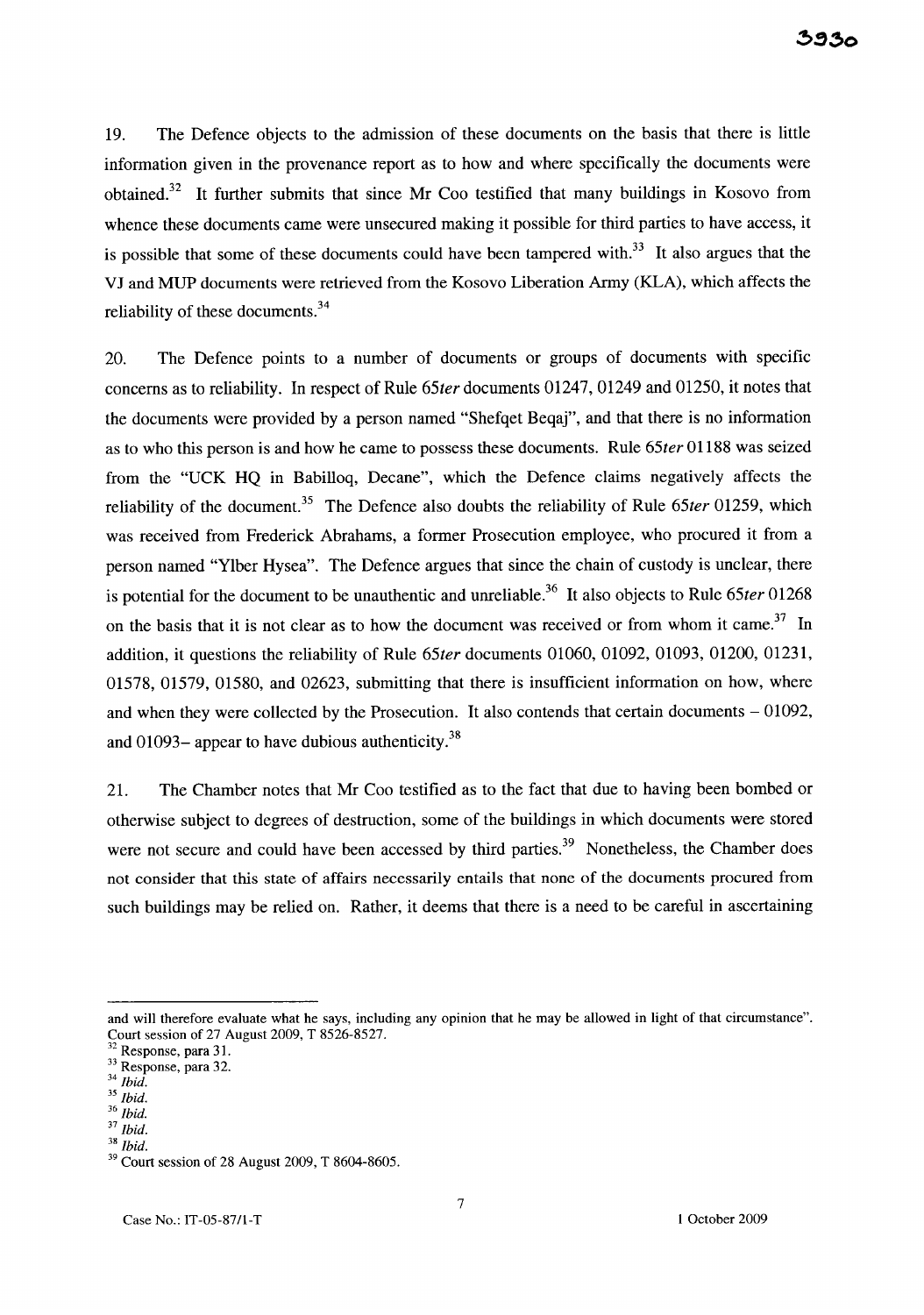the authenticity of such documents. This cautiousness was apparently heeded by the Prosecution military analysts as testified to by Mr Coo.<sup>40</sup>

22. With regard to the three documents provided to the Prosecution by "a Shefqet Baqaj" - 01247, 01249 and 01250 – the Chamber notes that a document with the same provenance  $-$  D100<sup>41</sup> - was admitted into evidence at the request of the Defence without the Defence challenging authenticity.<sup>42</sup> Moreover, there is nothing overtly unreliable or unauthentic about these documents, which are stamped and formatted in the customary official manner. In respect of Rule *65ter*  document 01188, the simple fact that it was seized from the KLA headquarters in Babilloq, Decane, does not necessarily cast doubt on its authenticity, particularly given that its format corresponds to other official documentation. In terms of the reliability of Rule *65ter* document 01259, the Chamber does not consider the chain of custody to be so obscure as to cast doubt on its authenticity; the source and time of the handing over is identified by the Prosecution.<sup>43</sup> The authenticity of the document is also corroborated by the official stamps on the document. With regard to Rule *65ter*  document 01268, the Chamber notes that contrary to the submission of the Defence, Mr Coo did not testify that it was received via an RFA, but that it "complied with another document that [the Prosecution] had acquired through an RFA, which was the rules of correspondence and office administration in the VJ" and was also corroborated by other documents reviewed.<sup>44</sup> In light of this, the Chamber is satisfied that it has sufficient indicia of reliability and authenticity to be admitted.

23. Rule *65ter* documents 01060, 01092, 01093, 01200, 01231, 01578, 01579, 01580 and 02623, consisting of documents of the MUP and VJ, were all collected during post-war OTP document exploitation missions to Kosovo during which various facilities used previously by VJ, MUP and civil organizations were visited for evidence collection purposes. In respect of all the documents, the MAT Comments note that authenticity is supported by consistency with other MUP or VJ documents in evidence.<sup>45</sup> The Chamber notes that while it may have been helpful for the Prosecution to give further specifications as to the location and source of each of these documents, they all carry *prima facie* relevance and appear to be authentic and reliable.

 $40$  Court session of 28 August 2009, T 8603 (testifying that documents considered important were cross-checked with the archives of the VJ once access was gained to such archives).

<sup>&</sup>lt;sup>41</sup> Rule  $65$ ter 01251. The Chamber notes that the Prosecution mistakenly identifies this as Exhibit P01251 in the "MAT Comments" of Exhibit P1287, p 5.

 $2^2$  Court session of 8 May 2009, T 4204.

<sup>43</sup> Exhibit P1287, p 5.

<sup>44</sup> Court session of 27 August 2009, T 8551.

<sup>&</sup>lt;sup>45</sup> Exhibit P1287, pp 2, 3, 4, 8 and 17.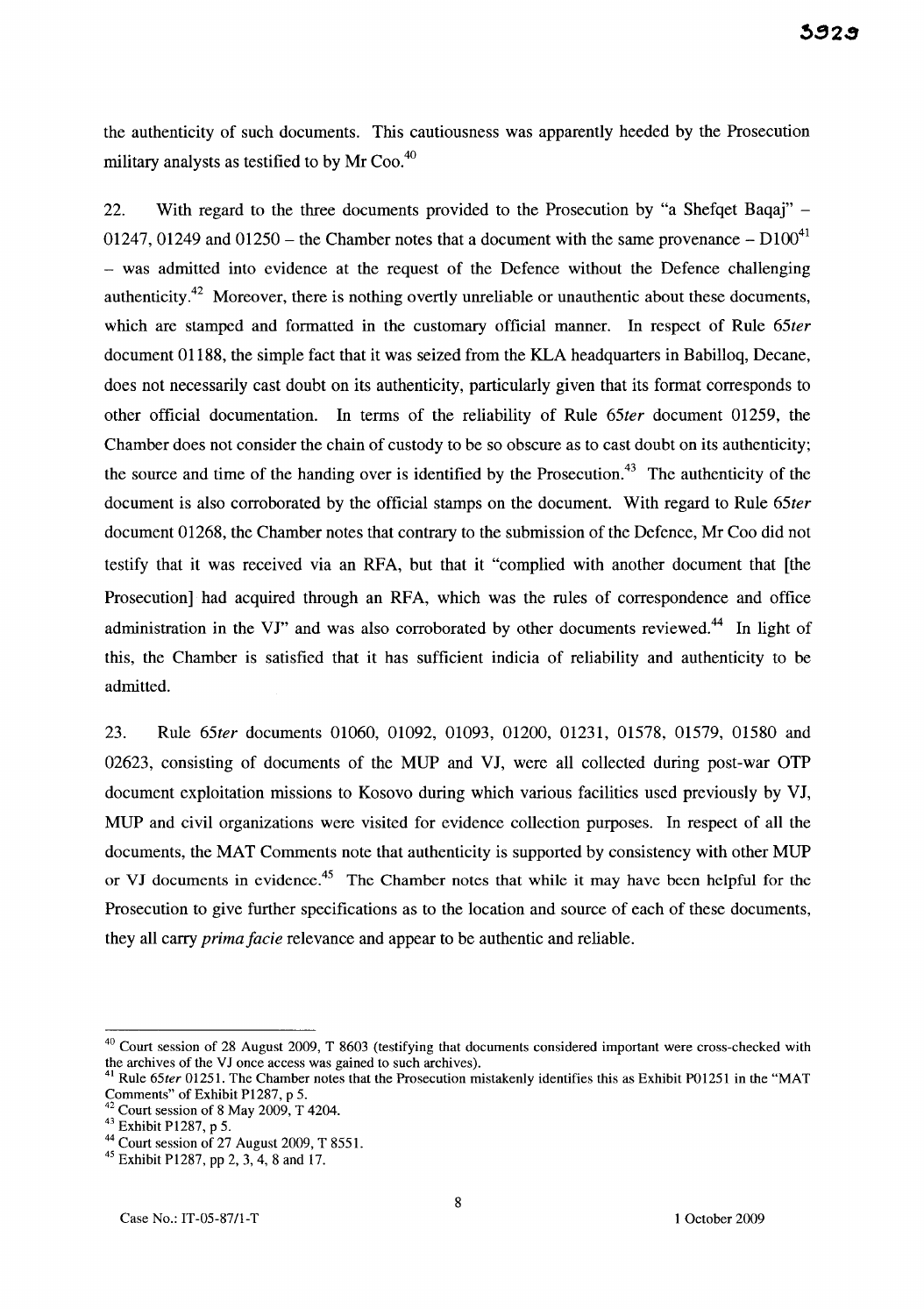24. With respect to Rule *65ter* document 01092, the Chamber notes that the document, a notification from the PJM special police unit dated 15 February 1999, is type-signed. However, it bears all the marks of authenticity and is consistent with other documents of this type. Rule *65ter*  document 01093, a summary of events and information from the MUP dated 30 January 1999, does appear to be hand signed and authentic.

25. The Chamber is satisfied that the above-mentioned documents have sufficient indicia of authenticity and reliability to be admitted and will, therefore, grant leave to admit these documents.

#### 5. Rule *65ter* documents 01O11, 00998, 00717, 01l92, 01736: other documentation

26. Rule *65ter* document 01011 is a book entitled *The Yugoslav Army and Kosovo and Metohija*  1998-1999: Application of the Rules of the International Law of Armed Conflicts, edited by Ivan Markovic, published in Belgrade, 2001, by the Press and Information Centre, Vojska. The Defence objects to admission of the document through Mr Coo on the basis that certain documents published in the book are reproductions and translations and there is no way to authenticate them.<sup>46</sup> It also submits that the publication date, two years after the war ended, raises doubts as to the motivation for its publication, and hence its reliability. It contends that should the Prosecution wish to use the documents reproduced in the book, it should seek such documents through RFAs.<sup>47</sup> The Chamber notes that Vojska is the publishing house of the VJ and that Mr Coo testified that the book had been bought at the VJ bookshop.<sup>48</sup> He also testified that while not every order reproduced in the book had been verified, he had found a number of documents through archive missions or documents provided in response to RF As which were the same as those in the book and that he had never found an order in the book that was inconsistent with other orders procured though different means.<sup>49</sup> The Chamber is satisfied that this document has a sufficient degree of reliability and authenticity to be admitted.

27. Rule *65ter* document 00998 is the "Regulations on the Application of International Laws of War in the Armed Forces of the SFRY", published by the Federal Secretariat for National Defence in 1988. The Defence objects to its admission for the same reasons as enunciated with respect to Rule 65ter 01011.<sup>50</sup> The Chamber finds the objection without merit. The book appears to be an official publication in the central library of the Yugoslav Peoples' Army UNA). It is also cited in Rule *65ter* 01011, which the Chamber has found to be *prima facie* reliable.

<sup>&</sup>lt;sup>46</sup> Response, para 34.

<sup>47</sup> Response, para 34.

<sup>48</sup> Court session of 27 August 2009, T 8547; Court session of 28 August 2009, T 8609.

<sup>49</sup> Court session of 27 August 2009, T 8548.

<sup>50</sup> Response, para 34.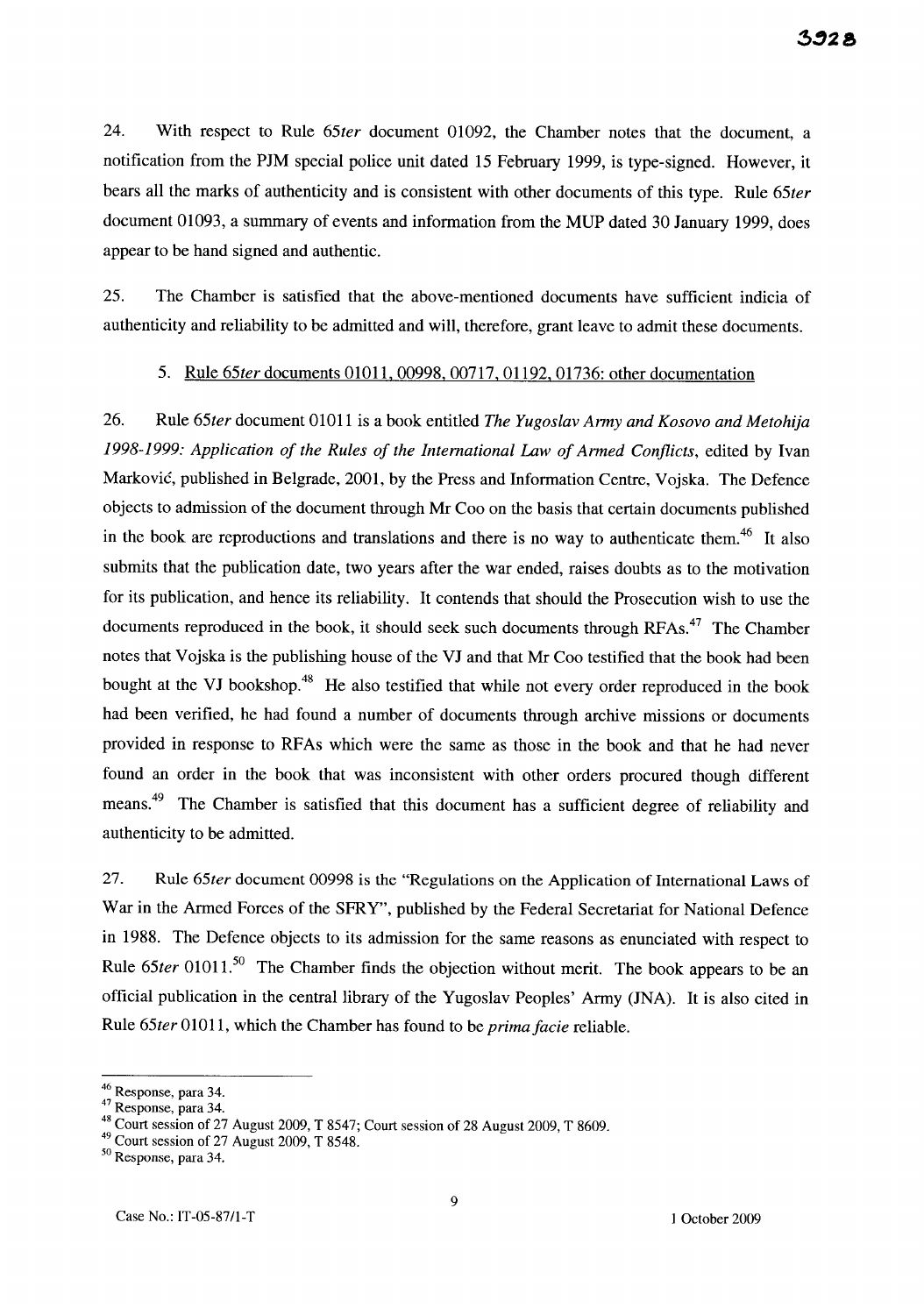28. Rule *65ter* document 00717 is a letter from General Perisic to President Milosevic dated 23 July 1998, which appears to be an appendix to a book entitled *Fire and Flood* (Vatre i Potop) by Pero Simic and Dejan Lukic. The Defence objects to its admission on the basis that Mr Coo did not recall the source for this document in court and that given that the content of the book is unknown, there are concerns as to reliability.<sup>51</sup> The Chamber notes that Mr Coo stated that he did not know the provenance of the document because it was already in the system when he was preparing his report and that he discovered the document when doing electronic searches.<sup>52</sup> However, he also testified that this document had been presented in court in both the *Milosevic* and *Milutinovic et al.* trials, and that he believes, from having followed these trials carefully, that the contents of the letter are accurate since they were assessed against other documentation that had been acquired independently.<sup>53</sup> He further stated that the authenticity of the document is supported by the official stamp and the format of the document.<sup>54</sup> The Chamber notes that while there does not appear to be an official stamp, the letterhead does appear to be that of the Chief of the General Staff of the Yugoslav Army and that the letter is hand-signed. In view of these factors, it considers that the document has a sufficient degree of authenticity and reliability to be admitted, though the weight to be attributed to such a document may be affected by the fact that the document is sourced from a book on which not much is known.

29. Rule *65ter* documents 01192 and 01736 are, respectively, the Rules on the Internal Organization of the RDB (State Security Department), and the SFRY Criminal Code. The Defence objects to their admission on the basis that Philip Coo is not himself able to verify the authenticity of the documents. In its submission, Mr Coo is not the appropriate witness for the introduction of these documents and the relevance of the documents has not been explained to the Chamber.<sup>55</sup>

30. The Chamber notes that neither of these documents were put to the Witness in court. Nonetheless, both documents appear to be from reliable sources. Rule *65ter* 01192 was acquired through an RFA and appears to be authentic, having both an official stamp and the hand-written signature of Zoran Sokolovic. Rule *65ter* 01736 is an official publication of the SFRY Criminal Code, prepared for publication by Professor Vlado Kambovski, published by NIP *Privredni pregled,* Belgrade, in 1990, and this copy appears to have been taken from a book of the Library of the Municipal Court I in Sarajevo.

*<sup>51</sup> Ibid.* 

 $52$  Court session of 27 August 2009, T 8538.

*<sup>53</sup> Ibid.* 

*<sup>54</sup> Ibid,* T 8539.

<sup>&</sup>lt;sup>55</sup> Response, para 34.